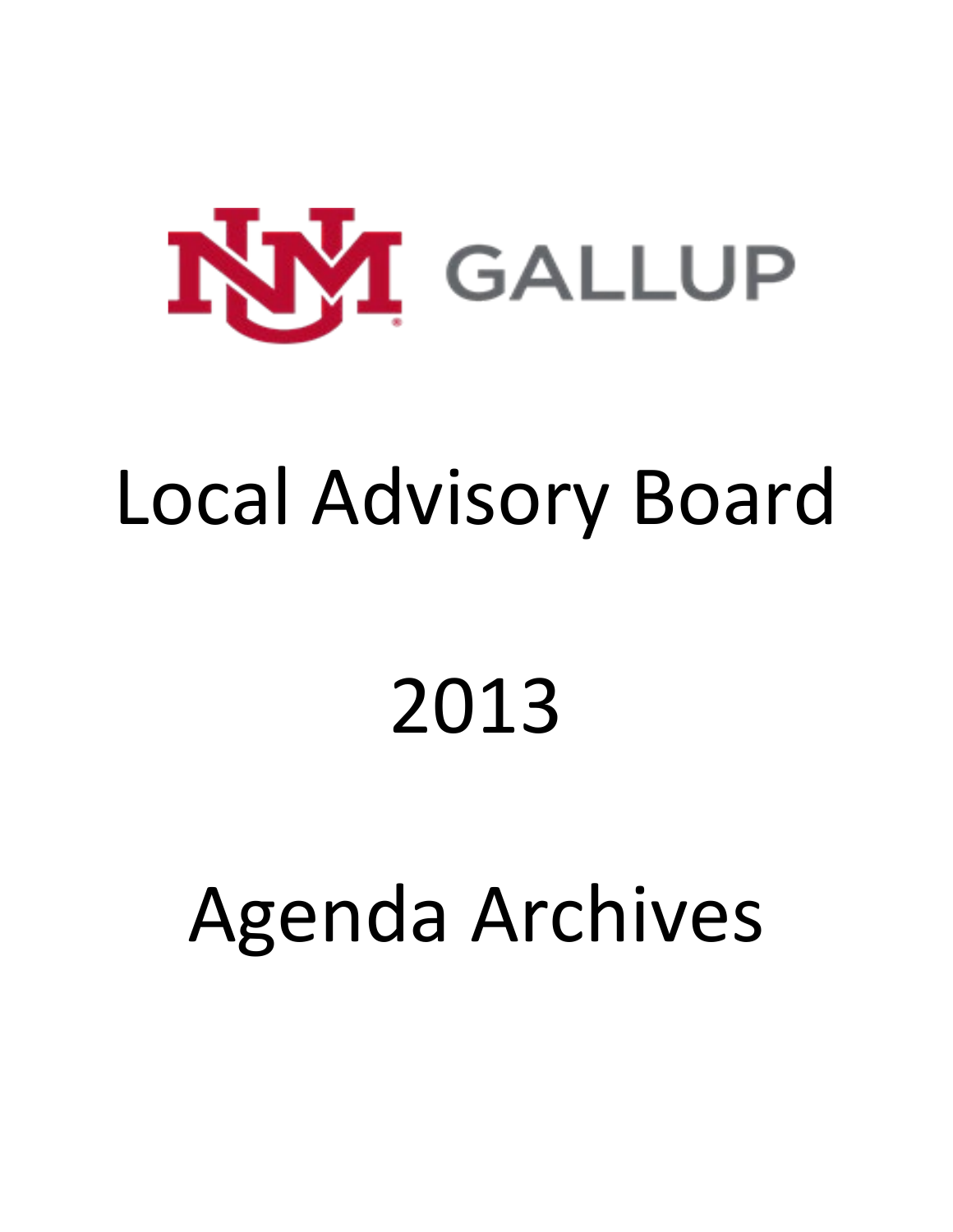| Wednesday, January 30, 2013                                                       | Six O'clock ~~~~ Gurley Hall Room 1124                                                                                                                                                                                                                                                                       | Gallup                                                      |
|-----------------------------------------------------------------------------------|--------------------------------------------------------------------------------------------------------------------------------------------------------------------------------------------------------------------------------------------------------------------------------------------------------------|-------------------------------------------------------------|
|                                                                                   | I. MEETING CALL TO ORDER                                                                                                                                                                                                                                                                                     | Chair                                                       |
|                                                                                   | <b>II. ROLL CALL</b>                                                                                                                                                                                                                                                                                         | <b>Recording Secretary</b>                                  |
|                                                                                   | III. PUBLIC INPUT (15 minutes maximum)                                                                                                                                                                                                                                                                       |                                                             |
|                                                                                   | <b>IV. INTRODUCTIONS</b><br>Michael Sage, Deputy Director, Greater Gallup Economic Development Corporation<br>Rick Murphy, Board Member, Greater Gallup Economic Development Corporation                                                                                                                     | Chair                                                       |
| Action                                                                            | <b>V. APPROVAL OF AGENDA</b><br>Additions to the Agenda                                                                                                                                                                                                                                                      | Chair                                                       |
|                                                                                   | <b>VI. BOARD BUSINESS</b><br>None                                                                                                                                                                                                                                                                            | Chair                                                       |
|                                                                                   | <b>VII. BOARD EDUCATION</b><br>None                                                                                                                                                                                                                                                                          |                                                             |
| Information                                                                       | <b>VIII. CAMPUS REPORTS</b><br>Instruction and Academic Affairs<br>А.<br><b>Student Services</b><br>В.<br>Interim Director Business Operations<br>C.<br>FY13 Budget YTD<br>i.<br>FY14 Budget<br>н.<br>Interim Executive Director<br>D.                                                                       | Neal Mangham<br>Zeke Garcia<br>Wynn Goering<br>Wynn Goering |
|                                                                                   | IX. OLD BUSINESS<br>None                                                                                                                                                                                                                                                                                     |                                                             |
| Action<br>Information<br>Information<br>Information<br>Information<br>Information | <b>X. NEW BUSINESS</b><br>А.<br><b>Resolution HB71</b><br><b>Targeted Industry Study</b><br>В.<br>C. Possible meeting with Regents<br>D.<br>Status Report on Executive Director Search<br>Discuss Board Training on Higher Education Funding Formula<br>Е.<br>F.<br>Discussion on Business Operation Reports | Wynn Goering<br>Chair<br>Chair<br>Chair<br>Chair<br>Chair   |
| Information                                                                       | XI. ADDITIONAL ITEMS PLACED ON THE AGENDA                                                                                                                                                                                                                                                                    |                                                             |
| Action                                                                            | XII. ADJOURN FOR EXECUTIVE SESSION                                                                                                                                                                                                                                                                           | Chair                                                       |
| Information                                                                       | XIII. EXECUTIVE SESSION<br>Executive Session pursuant to NM Open Meeting Act; Personnel Matter, Section 10-<br>15-1-H.(2) NMSA 1978                                                                                                                                                                          |                                                             |
| Information                                                                       | XIV. RECONVENE FROM EXECUTIVE SESSION                                                                                                                                                                                                                                                                        | Chair                                                       |
| Action                                                                            | <b>XV. ADJOURNMENT</b>                                                                                                                                                                                                                                                                                       | Chair                                                       |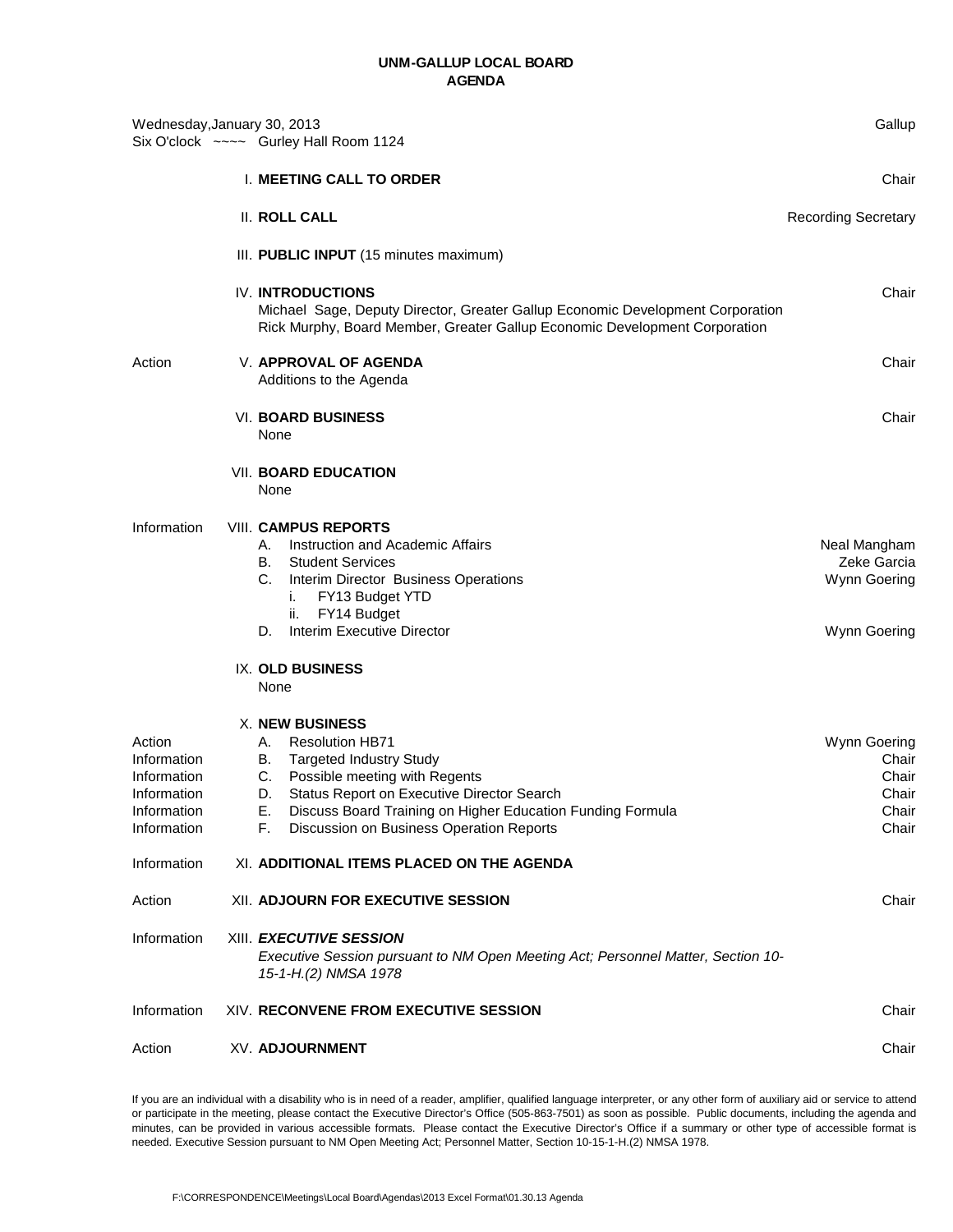| Wednesday, March 20, 2013<br>Six O'clock       |                                                                                                                                                                                                            | Gallup                                                                           |
|------------------------------------------------|------------------------------------------------------------------------------------------------------------------------------------------------------------------------------------------------------------|----------------------------------------------------------------------------------|
|                                                | I. MEETING CALL TO ORDER                                                                                                                                                                                   | Chair                                                                            |
|                                                | <b>II. ROLL CALL</b>                                                                                                                                                                                       | <b>Recording Secretary</b>                                                       |
|                                                | III. PUBLIC INPUT (15 minutes maximum)                                                                                                                                                                     |                                                                                  |
|                                                | <b>IV. INTRODUCTIONS</b><br>Judge Louis DePauli, Jr., US District Court                                                                                                                                    | Chair                                                                            |
| Action                                         | <b>V. APPROVAL OF AGENDA</b><br>Additions to the Agenda                                                                                                                                                    | Chair                                                                            |
| Action                                         | <b>VI. ZUNI POSITION 3 VACANCY</b><br>Approval of June Shack                                                                                                                                               | Chair                                                                            |
|                                                | <b>VII. OATH OF OFFICE</b><br>Ralph Richards, Position 2<br>А.<br>June Shack, Position 3<br>В.                                                                                                             | Judge Louis DePauli, Jr.                                                         |
| Information                                    | <b>VIII. BOARD EDUCATION</b><br>Student Services Advising & Financial Aid Summary Report                                                                                                                   | Zeke Garcia                                                                      |
| Information                                    | IX. BOARD BUSINESS<br>Adoption of February 20, 2013 Board Minutes<br>А.                                                                                                                                    | Chair                                                                            |
| Information                                    | <b>X. CAMPUS REPORTS</b><br>Instruction and Academic Affairs<br>А.<br><b>Student Services</b><br>В.<br><b>Student Senate</b><br>i.<br><b>Business Operations</b><br>C.<br>D.<br>Interim Executive Director | Neal Mangham<br>Zeke Garcia<br>Nancy Curley<br><b>Tim Martin</b><br>Wynn Goering |
| Information                                    | <b>XI. OLD BUSINESS</b><br>Possible meeting with Regents<br>А.<br>Status Report on Executive Director Search<br>В.<br>Orientation for Board Members on NM Funding Formula for Branch Campuses<br>C.        | Wynn Goering<br><b>Theresa Dowling</b><br><b>Theresa Dowling</b>                 |
| Action<br>Action<br>Information<br>Information | <b>XII. NEW BUSINESS</b><br>Election 2013-2014 Board Officers<br>Α.<br>Approval of 2013-2014 Tuition & Fees<br>В.<br>Preliminary 2014 Budget Review<br>C.<br><b>April Meeting Date</b><br>D.               | Chair<br>Wynn Goering<br><b>Tim Martin</b><br>Wynn Goering                       |
| Information                                    | XIII. ADDITIONAL ITEMS PLACED ON THE AGENDA                                                                                                                                                                |                                                                                  |
| Action                                         | XIV. ADJOURN FOR EXECUTIVE SESSION                                                                                                                                                                         | Chair                                                                            |
| Information                                    | <b>XV. EXECUTIVE SESSION</b><br>Executive Session pursuant to NM Open Meeting Act; Personnel Matter, Section 10-<br>15-1-H.(2) NMSA 1978                                                                   |                                                                                  |
| Information                                    | <b>XVI. RECONVENE FROM EXECUTIVE SESSION</b>                                                                                                                                                               | Chair                                                                            |
| Action                                         | <b>XVII. ADJOURNMENT</b><br>Next special meeting will be on April 4 in Gallup DCR @ 6:00 pm                                                                                                                | Chair                                                                            |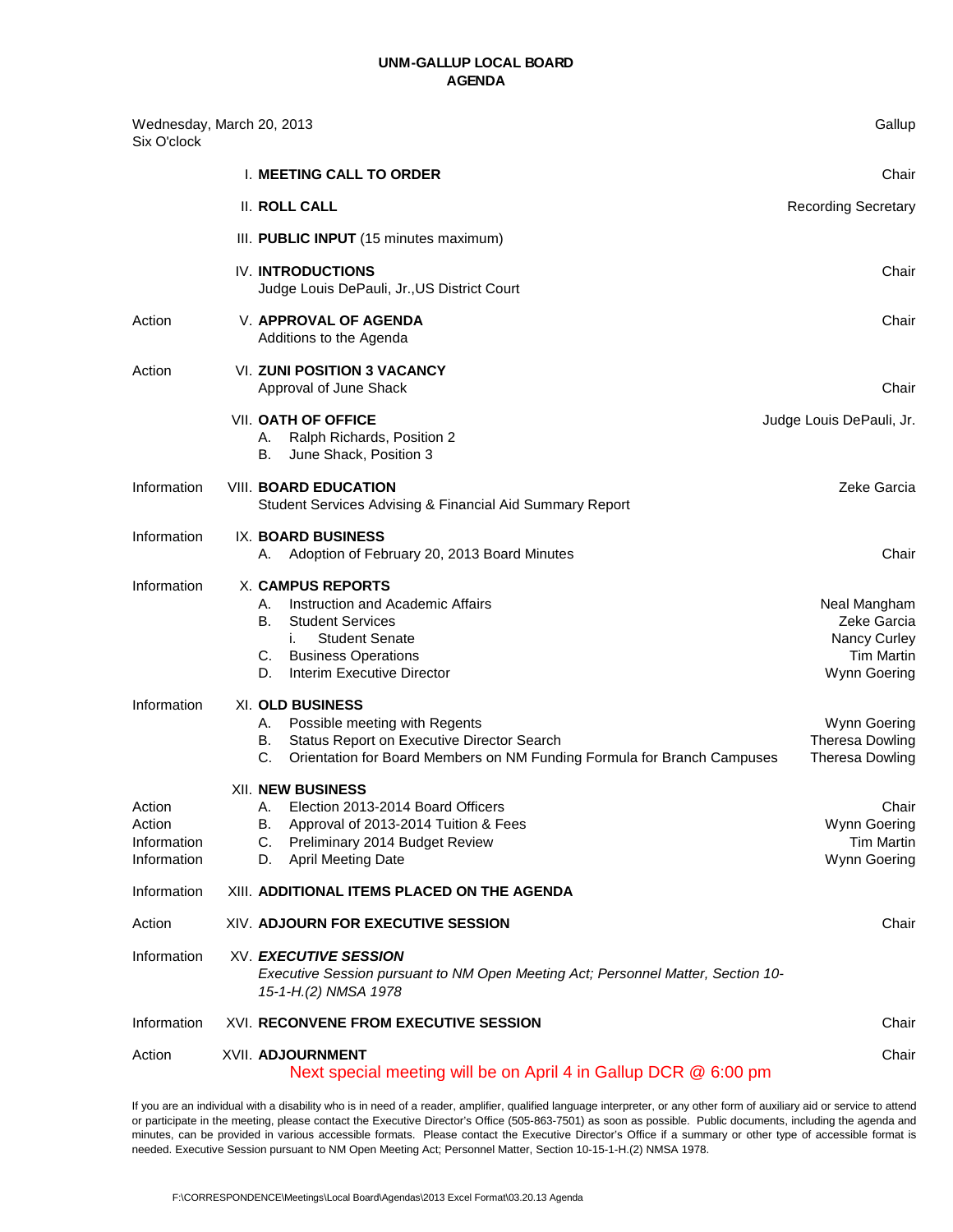| Thursday, April 4, 2013<br>Six O'clock |                                                                                 | Gallup                     |
|----------------------------------------|---------------------------------------------------------------------------------|----------------------------|
|                                        | I. MEETING CALL TO ORDER                                                        | Chair                      |
|                                        | <b>II. ROLL CALL</b>                                                            | <b>Recording Secretary</b> |
|                                        | III. PUBLIC INPUT (15 minutes maximum)                                          |                            |
|                                        | <b>IV. INTRODUCTIONS</b>                                                        | Chair                      |
| Action                                 | <b>V. APPROVAL OF AGENDA</b><br>Additions to the Agenda                         | Chair                      |
| Action<br>Information                  | <b>VI. NEW BUSINESS</b><br>A. Approval FY13-14 Budget<br>May Meeting Date<br>В. | <b>Tim Martin</b>          |
|                                        | VII. ADJOURNMENT                                                                | Chair                      |
|                                        | Next regular meeting will be on May __ in Gallup DCR @ 6:00 pm                  |                            |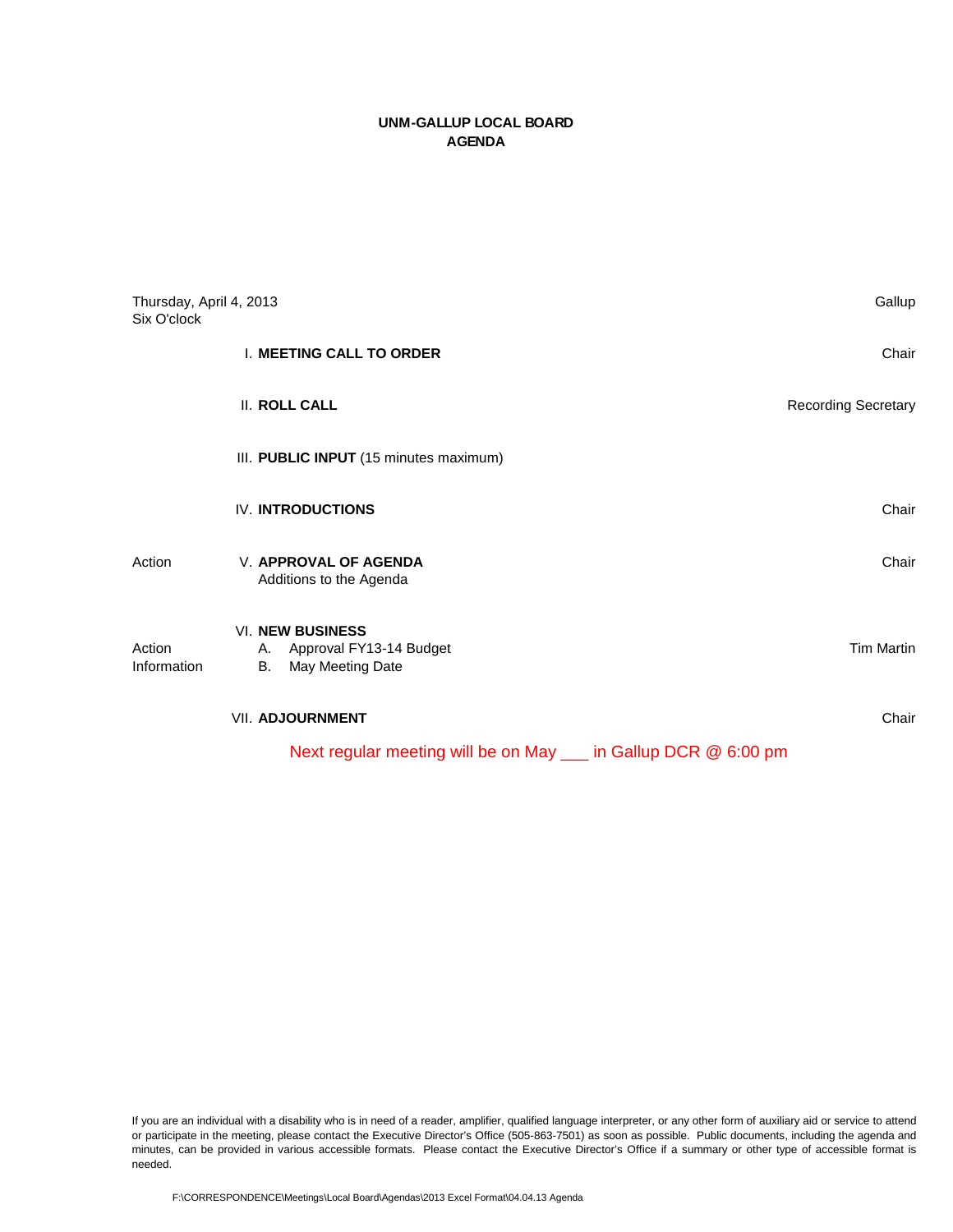| Tuesday, May 14, 2013<br>Six Thirty O'clock |                                                                                                                                         | Gallup                     |
|---------------------------------------------|-----------------------------------------------------------------------------------------------------------------------------------------|----------------------------|
|                                             | <b>I. MEETING CALL TO ORDER</b>                                                                                                         | Chair                      |
|                                             | <b>II. ROLL CALL</b>                                                                                                                    | <b>Recording Secretary</b> |
| Action                                      | III. APPROVAL OF THE AGENDA                                                                                                             | Chair                      |
| Action                                      | <b>IV. ADJOURN FOR EXECUTIVE SESSION</b>                                                                                                | Chair                      |
|                                             | <b>V. EXECUTIVE SESSION</b><br>Executive Session pursuant to NM Open Meeting Act; Personnel Matter, Section 10-<br>15-1-H.(2) NMSA 1978 |                            |
| Action                                      | VI. RECONVENE FROM EXECUTIVE SESSION                                                                                                    | Chair                      |
| Action                                      | VII. ADJOURNMENT                                                                                                                        | Chair                      |
|                                             | Next regular meeting will be on May 22 in Gallup DCR @ 6:00 pm                                                                          |                            |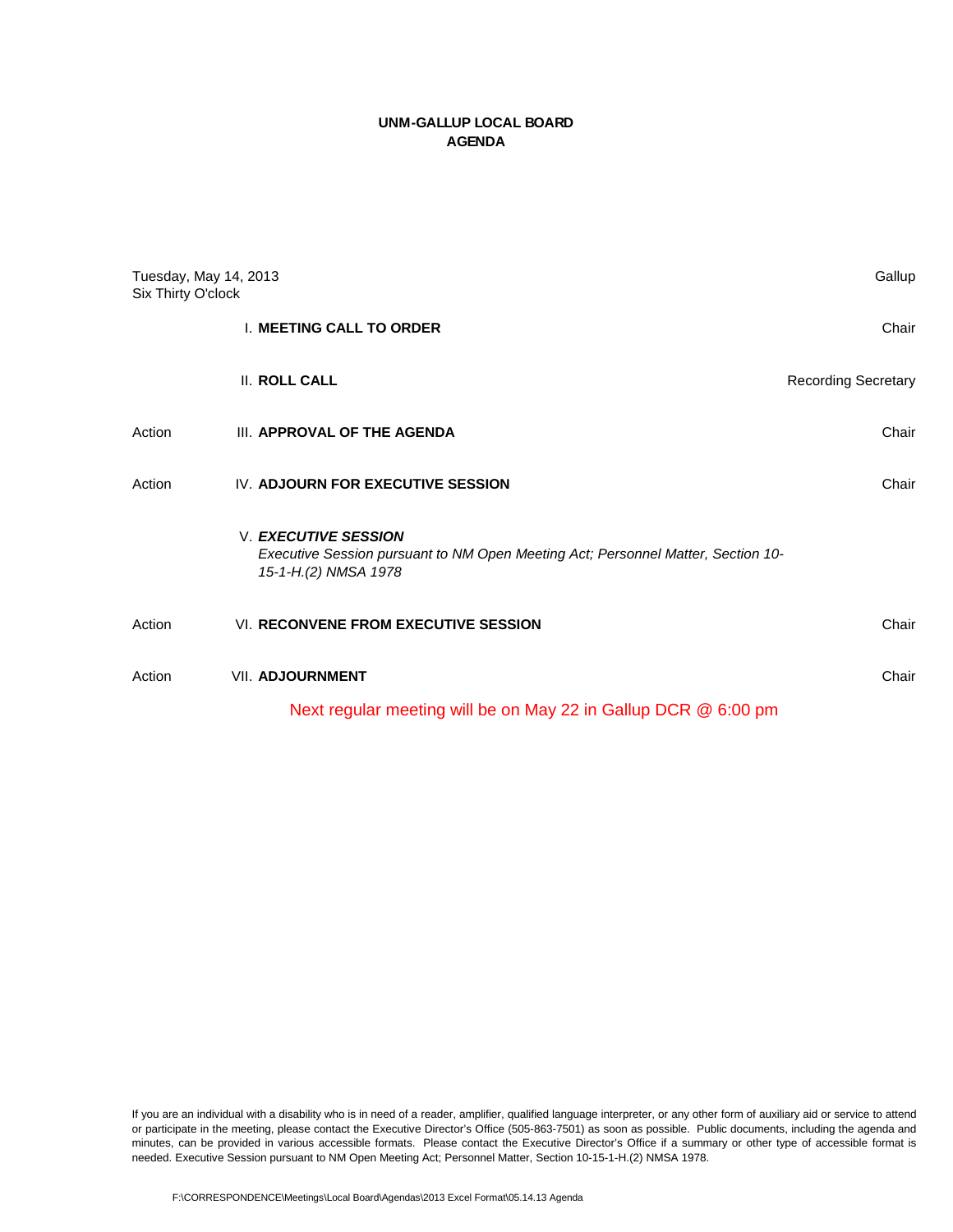| Wednesday, May 22, 2013<br>Six O'clock PM |                                                                                                                                                                                                                                                                                | Gallup                                                           |
|-------------------------------------------|--------------------------------------------------------------------------------------------------------------------------------------------------------------------------------------------------------------------------------------------------------------------------------|------------------------------------------------------------------|
|                                           | I. MEETING CALL TO ORDER                                                                                                                                                                                                                                                       | Chair                                                            |
|                                           | II. ROLL CALL                                                                                                                                                                                                                                                                  | <b>Recording Secretary</b>                                       |
|                                           | III. PUBLIC INPUT (15 minutes maximum)                                                                                                                                                                                                                                         |                                                                  |
|                                           | <b>IV. INTRODUCTIONS</b><br>Dan Sanchez, Manager, Small Business Development Center (SBDC)                                                                                                                                                                                     | Chair                                                            |
| Action                                    | <b>V. APPROVAL OF AGENDA</b><br>Additions to the Agenda                                                                                                                                                                                                                        | Chair                                                            |
| Information                               | <b>VI. BOARD EDUCATION</b><br>Small Business Development Center                                                                                                                                                                                                                | Dan Sanchez                                                      |
| Action                                    | <b>VII. BOARD BUSINESS</b><br>Adoption of March 20, 2013 Board Minutes<br>А.<br>Adoption of April 4, 2013 Special Meeting Board Minutes<br>В.<br>C.<br>Adoption of May 14, 2013 Special Meeting Board Minutes                                                                  | Chair                                                            |
| Information                               | <b>VIII. CAMPUS REPORTS</b><br>Instruction and Academic Affairs<br>А.<br>В.<br><b>Student Services</b><br>Job Development Officer update<br>Τ.<br><b>Business Operations</b><br>C.<br>FY 13 Budget YTD<br>i.<br>FY 14 Budget status<br>ii.<br>Interim Executive Director<br>D. | Neal Mangham<br>Zeke Garcia<br><b>Tim Martin</b><br>Wynn Goering |
| Information                               | IX. OLD BUSINESS<br>Possible meeting with Regents<br>А.<br>Status Report on Executive Director Search<br>В.                                                                                                                                                                    | Wynn Goering<br><b>Theresa Dowling</b>                           |
| Information                               | <b>X. NEW BUSINESS</b><br>Nursing Affliation Agreement with RMCHCS                                                                                                                                                                                                             | Neal Mangham                                                     |
| Information                               | XI. ADDITIONAL ITEMS PLACED ON THE AGENDA                                                                                                                                                                                                                                      |                                                                  |
| Action                                    | XII. ADJOURN FOR EXECUTIVE SESSION                                                                                                                                                                                                                                             | Chair                                                            |
| Information                               | XIII. <i>EXECUTIVE SESSION</i><br>Executive Session pursuant to NM Open Meeting Act; Personnel Matter, Section                                                                                                                                                                 |                                                                  |
|                                           | INVITE THE PUBLIC BACK INTO THE MEETING                                                                                                                                                                                                                                        |                                                                  |
| Information                               | XIV. RECONVENE FROM EXECUTIVE SESSION                                                                                                                                                                                                                                          | Chair                                                            |
| Action                                    | <b>XV. ADJOURNMENT</b><br>Next meeting will be held on June 20 in Zuni @ 6:00 pm                                                                                                                                                                                               | Chair                                                            |

If you are an individual with a disability who is in need of a reader, amplifier, qualified language interpreter, or any other form of auxiliary aid or service to attend or participate in the meeting, please contact the Executive Director's Office (505-863-7501) as soon as possible. Public documents, including the agenda and minutes, can be provided in various accessible formats. Please contact the Executive Director's Office if a summary or other type of accessible format is needed. Executive Session pursuant to NM Open Meeting Act; Personnel Matter, Section 10-15-1-H.(2) NMSA 1978.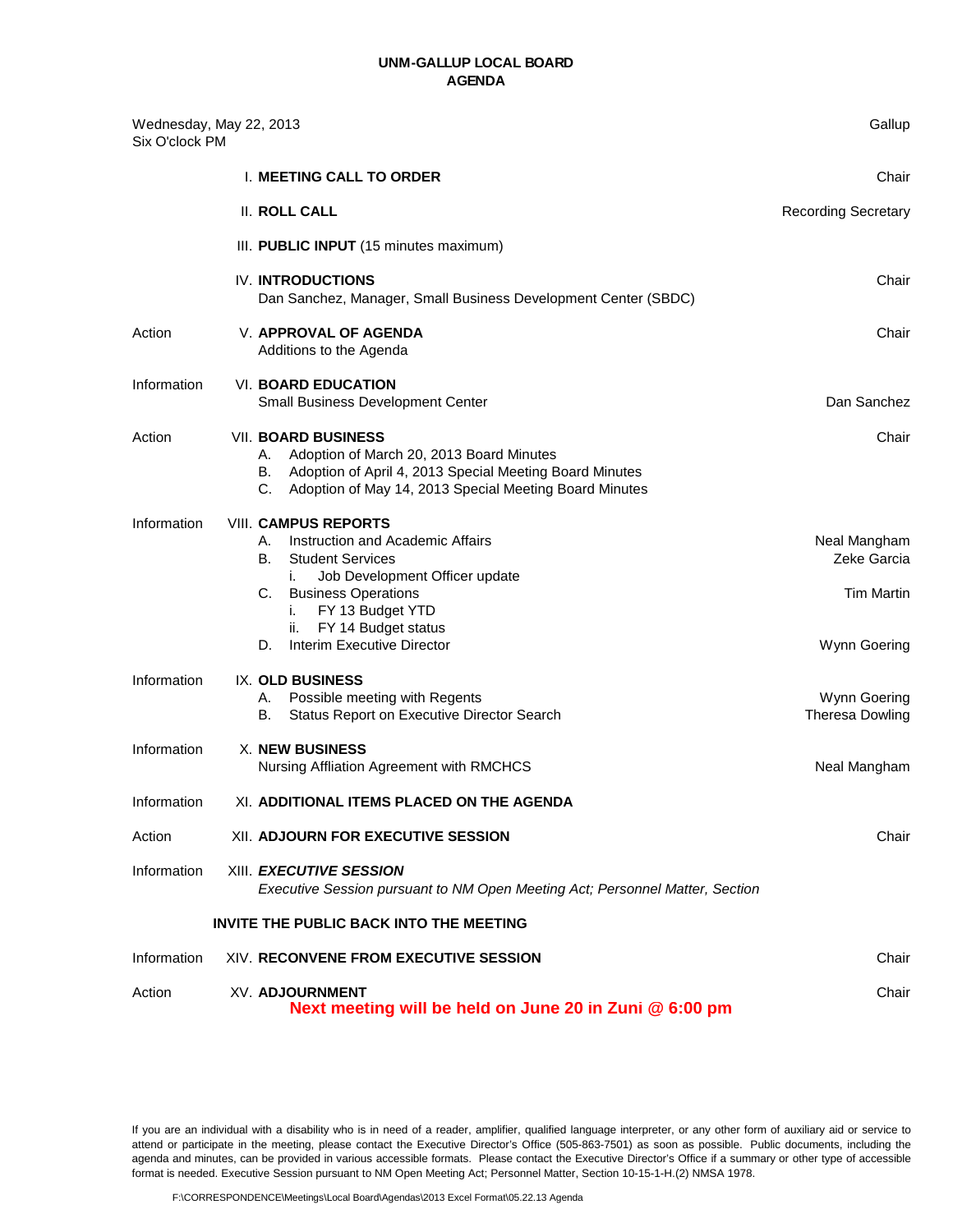#### **UNM-GALLUP LOCAL BOARD RETREAT AGENDA**

| Wednesday, July 25, 2013<br>Six O'clock | Gallup<br><b>DCR</b>                                                                                                                                                                                       |                            |
|-----------------------------------------|------------------------------------------------------------------------------------------------------------------------------------------------------------------------------------------------------------|----------------------------|
| 6:00                                    | Call to Order                                                                                                                                                                                              | Chair                      |
|                                         | <b>Roll Call</b>                                                                                                                                                                                           | <b>Recording Secretary</b> |
| 6:05                                    | <b>Reviews</b><br><b>UNMG &amp; UNMA Operating Agreement</b><br>a.<br><b>Local Board Ethics</b><br>b <sub>1</sub><br>Local Board By-Laws<br>c.<br>d.<br>2013-2014 Board Meeting Schedule and Retreat Dates | Chair                      |
| 6:30                                    | <b>Campus Summary Update</b>                                                                                                                                                                               | <b>Christopher Dyer</b>    |
| 7:00                                    | Positive Academic/Servant Leadership: An Introduction                                                                                                                                                      | <b>Christopher Dyer</b>    |
| 7:45                                    | Organizational Leadership Assessment Exercise                                                                                                                                                              | <b>Christopher Dyer</b>    |
| 8:00                                    | <b>Break</b>                                                                                                                                                                                               |                            |
| 8:15                                    | <b>UNM Gallup Strategic Plan Update</b>                                                                                                                                                                    | <b>Christopher Dyer</b>    |
| 9:00                                    | Wrap Up and Action Planning                                                                                                                                                                                | <b>Christopher Dyer</b>    |
| 9:15                                    | Adjournment                                                                                                                                                                                                | Chair                      |

#### **Resources**

Fullan, Michael; 2011. Change Leader: Learning to do What Matters Most. Jossey-Bass.

UNM-Gallup Strategic Plan, Update.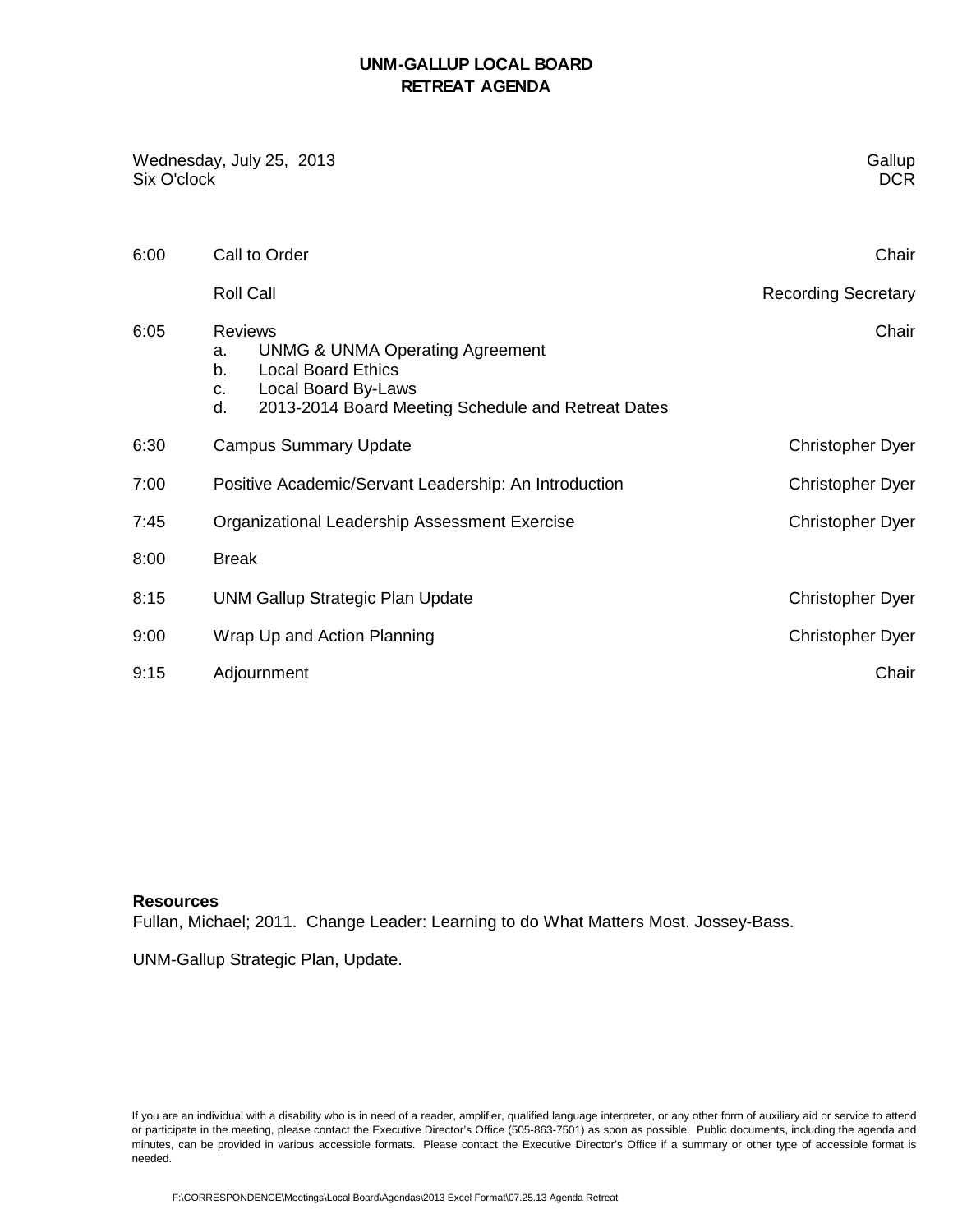| Wednesday, August 28, 2013<br>Six O'clock |                                                                                                                                                                                                                                                                      | Gallup                                                                            |
|-------------------------------------------|----------------------------------------------------------------------------------------------------------------------------------------------------------------------------------------------------------------------------------------------------------------------|-----------------------------------------------------------------------------------|
|                                           | I. MEETING CALL TO ORDER                                                                                                                                                                                                                                             | Chair                                                                             |
|                                           | <b>II. ROLL CALL</b>                                                                                                                                                                                                                                                 | <b>Recording Secretary</b>                                                        |
|                                           | III. PUBLIC INPUT (15 minutes maximum)                                                                                                                                                                                                                               |                                                                                   |
|                                           | <b>IV. INTRODUCTIONS</b>                                                                                                                                                                                                                                             | Chair                                                                             |
| Action                                    | <b>V. APPROVAL OF AGENDA</b><br>Additions to the Agenda                                                                                                                                                                                                              | Chair                                                                             |
| Action                                    | <b>VI. BOARD BUSINESS</b><br>Adoption of May 14, 2013 Board Minutes<br>А.<br>Adoption of July 25, 2013 Board Retreat Minutes<br>В.                                                                                                                                   | Chair                                                                             |
| Information                               | <b>VII. BOARD EDUCATION</b><br><b>Community College Forum</b>                                                                                                                                                                                                        |                                                                                   |
| Information                               | <b>VIII. CAMPUS REPORTS</b><br>Instruction and Academic Affairs<br>А.<br>В.<br><b>Student Services</b><br><b>MCHS</b><br>i.<br><b>Business Operations</b><br>C.<br>Monthly Financial Update<br>i.<br>Monthly Grants Update<br>ii.<br><b>Executive Director</b><br>D. | Neal Mangham<br>Suzette Wyaco<br>Wally Feldman<br><b>Tim Martin</b><br>Chris Dyer |
| Information                               | IX. OLD BUSINESS<br>None                                                                                                                                                                                                                                             |                                                                                   |
| Information<br>Action<br>Action           | <b>X. NEW BUSINESS</b><br>Schedule Board Work Session with GGEDC<br>А.<br>В.<br>Approval Open Meetings Resolution<br>C.<br>Approval Local Board Code of Ethics                                                                                                       | Chris Dyer<br>Chair<br>Chair                                                      |
| Information                               | XI. ADDITIONAL ITEMS PLACED ON THE AGENDA                                                                                                                                                                                                                            |                                                                                   |
| Action                                    | XII. ADJOURN FOR EXECUTIVE SESSION                                                                                                                                                                                                                                   | Chair                                                                             |
| Information                               | XIII. EXECUTIVE SESSION<br>Executive Session pursuant to NM Open Meeting Act; Personnel Matter, Section 10-<br>15-1-H.(2) NMSA 1978                                                                                                                                  |                                                                                   |
| Information                               | XIV. RECONVENE FROM EXECUTIVE SESSION                                                                                                                                                                                                                                | Chair                                                                             |
| Action                                    | <b>XV. ADJOURNMENT</b>                                                                                                                                                                                                                                               | Chair                                                                             |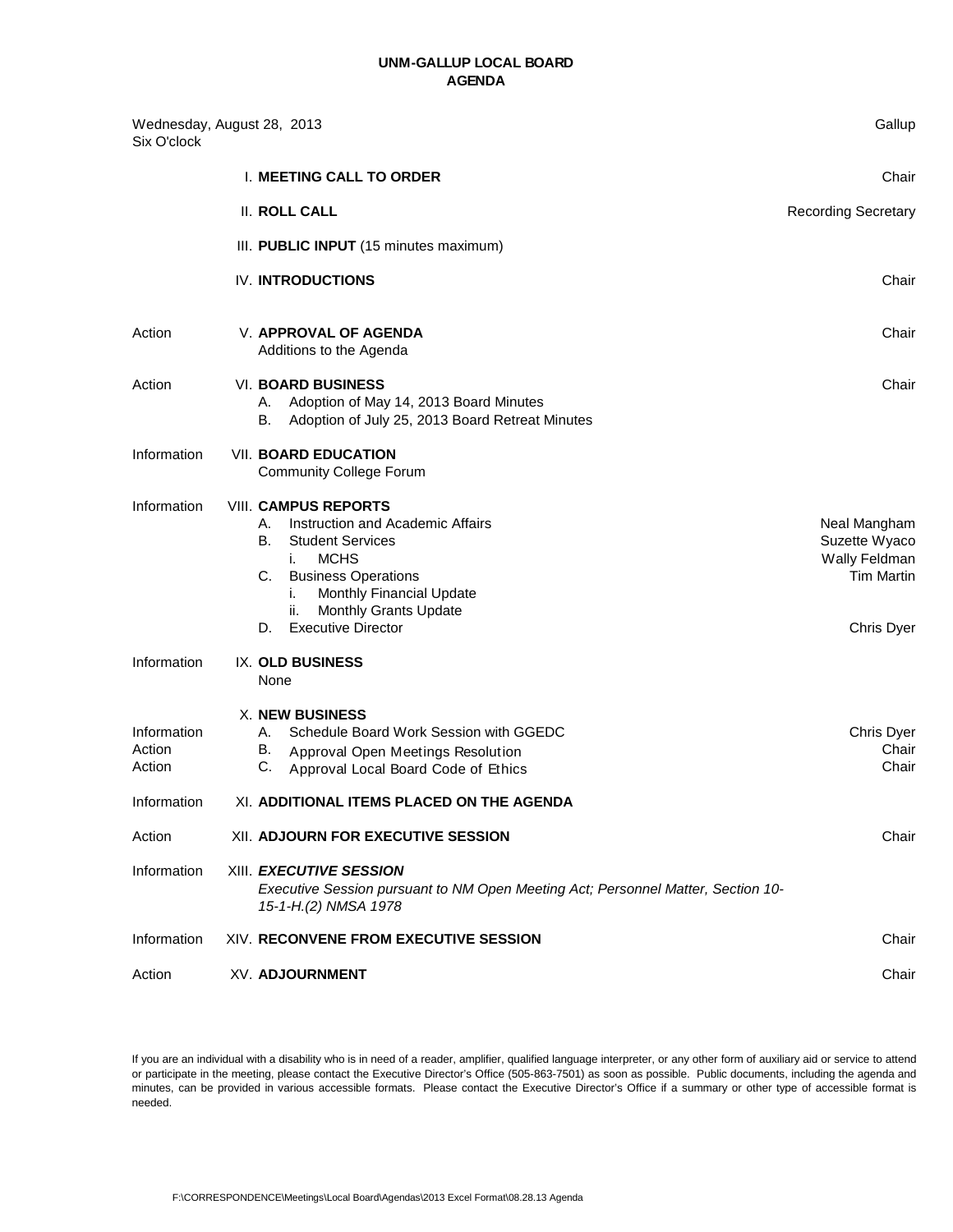| Tuesday, September 17, 2013<br>Six O'clock |                                                                                                                                                                                                                                                                                                         | Zuni Conference Room                                                              |
|--------------------------------------------|---------------------------------------------------------------------------------------------------------------------------------------------------------------------------------------------------------------------------------------------------------------------------------------------------------|-----------------------------------------------------------------------------------|
|                                            | <b>I. MEETING CALL TO ORDER</b>                                                                                                                                                                                                                                                                         | Chair                                                                             |
|                                            | <b>II. ROLL CALL</b>                                                                                                                                                                                                                                                                                    | <b>Recording Secretary</b>                                                        |
|                                            | III. PUBLIC INPUT (15 minutes maximum)                                                                                                                                                                                                                                                                  |                                                                                   |
|                                            | <b>IV. INTRODUCTIONS</b><br>Erica McFadden, Faculty Senate President                                                                                                                                                                                                                                    | Chair                                                                             |
| Action                                     | <b>V. APPROVAL OF AGENDA</b><br>Additions to the Agenda                                                                                                                                                                                                                                                 | Chair                                                                             |
| Action                                     | <b>VI. BOARD BUSINESS</b><br>А.<br>Adoption of July 25, 2013 Board Retreat Minutes<br>В.<br>Adoption of August 28, 2013 Board Minutes                                                                                                                                                                   | Chair                                                                             |
| Information                                | <b>VII. BOARD EDUCATION</b><br><b>Nursing Update</b>                                                                                                                                                                                                                                                    | Marji Campbell                                                                    |
| Information                                | <b>VIII. CAMPUS REPORTS</b><br>А.<br>Instruction and Academic Affairs<br>В.<br><b>Student Services</b><br><b>MCHS</b><br>i.<br>С.<br><b>Business Operations</b><br>Monthly Financial Update<br>i.<br>Monthly Grants Update<br>ii.<br><b>Endowment Report</b><br>iii.<br><b>Executive Director</b><br>D. | Neal Mangham<br>Suzette Wyaco<br>Wally Feldman<br><b>Tim Martin</b><br>Chris Dyer |
| Information                                | IX. OLD BUSINESS<br>None                                                                                                                                                                                                                                                                                |                                                                                   |
| Information                                | <b>X. NEW BUSINESS</b><br>Senate Memorial 63 (2013)                                                                                                                                                                                                                                                     | Chris Dyer<br>Chris Dyer                                                          |
| Information                                | XI. ADDITIONAL ITEMS PLACED ON THE AGENDA                                                                                                                                                                                                                                                               |                                                                                   |
| Action                                     | XII. ADJOURNMENT                                                                                                                                                                                                                                                                                        | Chair                                                                             |

#### *SPECIAL BOARD MEETING WITH PRESIDENT FRANK September 30, 2013 in SSTC Rm 270 from 6:30 pm. To 7:00 pm*

**WORK SESSION WITH GGEDC October 3, 2013 in CH100 at 6:00 pm.**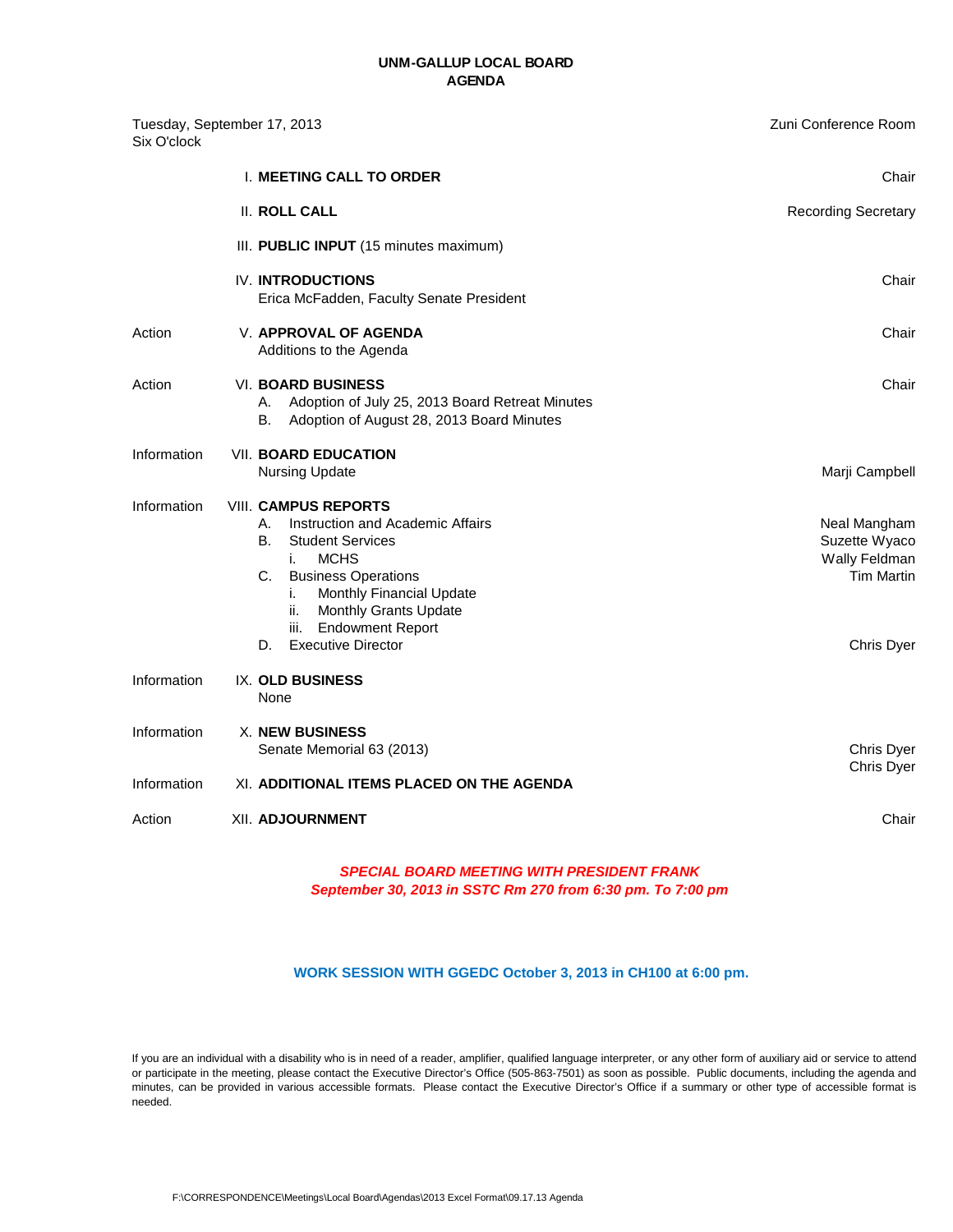

#### **AGENDA**

## **Gallup, NM Local Board Special Meeting September 30, 2013 -- 6:30 p.m. Student Services Technical Center Room 270**

Call to Order Roll Call **Introductions** Dr. Robert Frank, President, UNM Approval of Agenda Adjourn for Executive Session *Executive Session* Reconvene from Executive Session Adjournment **Agenda Item VI Agenda Item IV Agenda Item II Agenda Item VIII** *Executive Session pursuant to NM Open Meeting Act; Personnel Matter, Section 10-15-1-H.(2) NMSA 1978*  **Agenda Item III Agenda Item V Agenda Item I Agenda Item VII**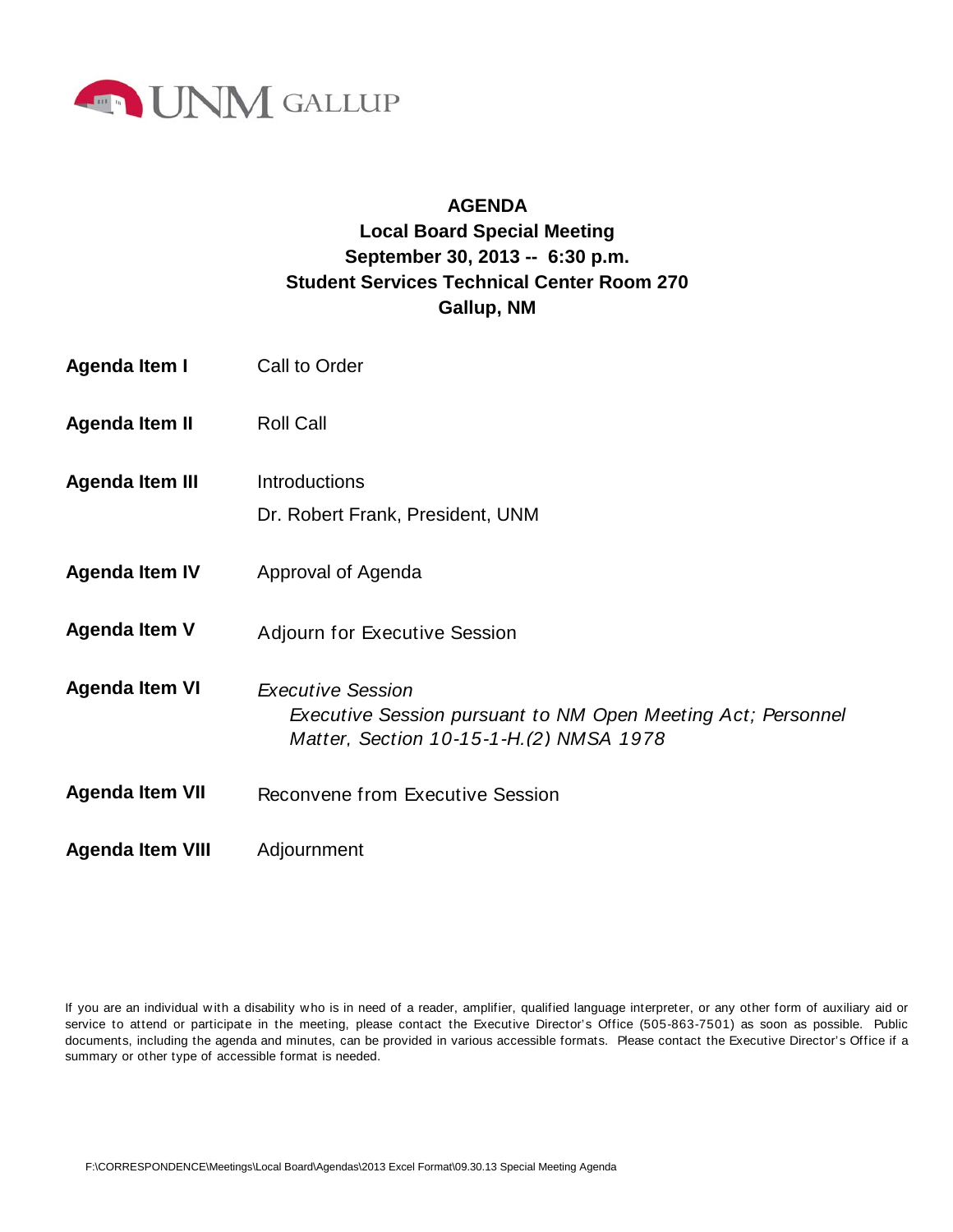

### **AGENDA Local Board Work Session**

### **October 3, 2013 -- 6:00 p.m. Calvin Hall Room 100 Gallup, NM**

- Call to Order **Agenda Item I**
- Roll Call **Agenda Item II**
- **Introductions Agenda Item III**
	- A. Patty Lundstrom, Executive Director GGEDC
	- B. Michael Sage, Deputy Director GGEDC
	- C. Vicki Mora, CEO Assoc. General Contractors of New Mexico
- Approval of Agenda **Agenda Item IV**
- GGEDC Presentation & Discussion Energizing the Workforce **Agenda Item V**
- Adjournment **Agenda Item VI**